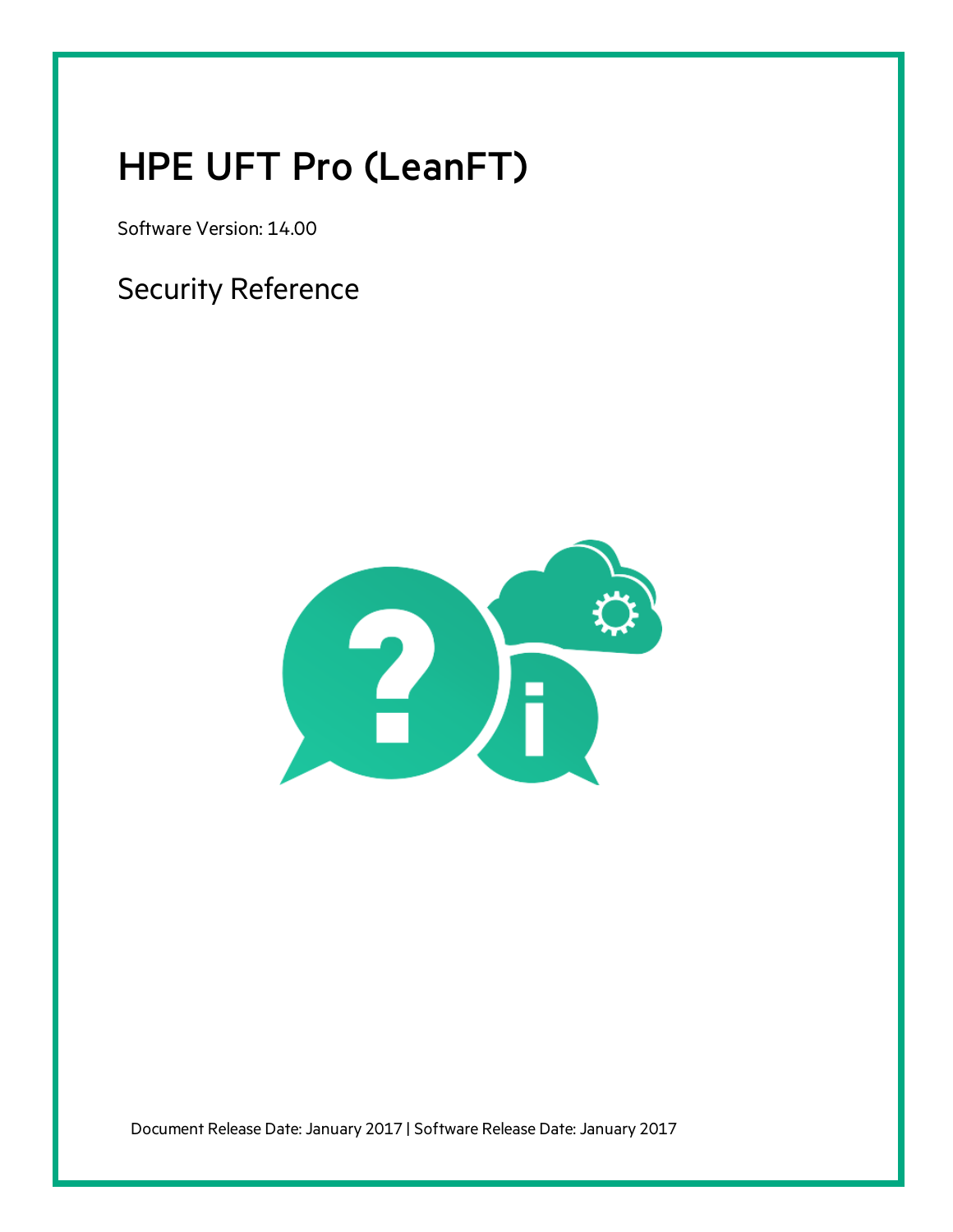### Legal Notices

### **Warranty**

The only warranties for Hewlett Packard Enterprise Development LP products and services are set forth in the express warranty statements accompanying such products and services. Nothing herein should be construed as constituting an additional warranty. HPE shall not be liable for technical or editorial errors or omissions contained herein.

The information contained herein is subject to change without notice.

#### Restricted Rights Legend

Confidential computer software. Valid license from HPE required for possession, use or copying. Consistent with FAR 12.211 and 12.212, Commercial Computer Software, Computer Software Documentation, and Technical Data for Commercial Items are licensed to the U.S. Government under vendor's standard commercial license.

### Copyright Notice

© Copyright 2017 Hewlett Packard Enterprise Development LP

### Trademark Notices

Adobe™ is a trademark of Adobe Systems Incorporated.

Microsoft® and Windows® are U.S. registered trademarks of Microsoft Corporation.

UNIX® is a registered trademark of The Open Group.

Oracle and Java are registered trademarks of Oracle and/or its affiliates.

### Documentation Updates

The title page of this document contains the following identifying information:

- Software Version number, which indicates the software version.
- Document Release Date, which changes each time the document is updated.
- Software Release Date, which indicates the release date of this version of the software.

To check for recent updates or to verify that you are using the most recent edition of a document, go to: [https://softwaresupport.hpe.com.](https://softwaresupport.hpe.com/)

This site requires that you register for an HPE Passport and sign in. To register for an HPE Passport ID, go to [https://softwaresupport.hpe.com](https://softwaresupport.hpe.com/) and click **Register**.

### Support

Visit the HPE Software Support Online web site at: [https://softwaresupport.hpe.com](https://softwaresupport.hpe.com/)

This web site provides contact information and details about the products, services, and support that HPE Software offers.

HPE Software online support provides customer self-solve capabilities. It provides a fast and efficient way to access interactive technical support tools needed to manage your business. As a valued support customer, you can benefit by using the support web site to:

- Search for knowledge documents of interest
- Submit and track support cases and enhancement requests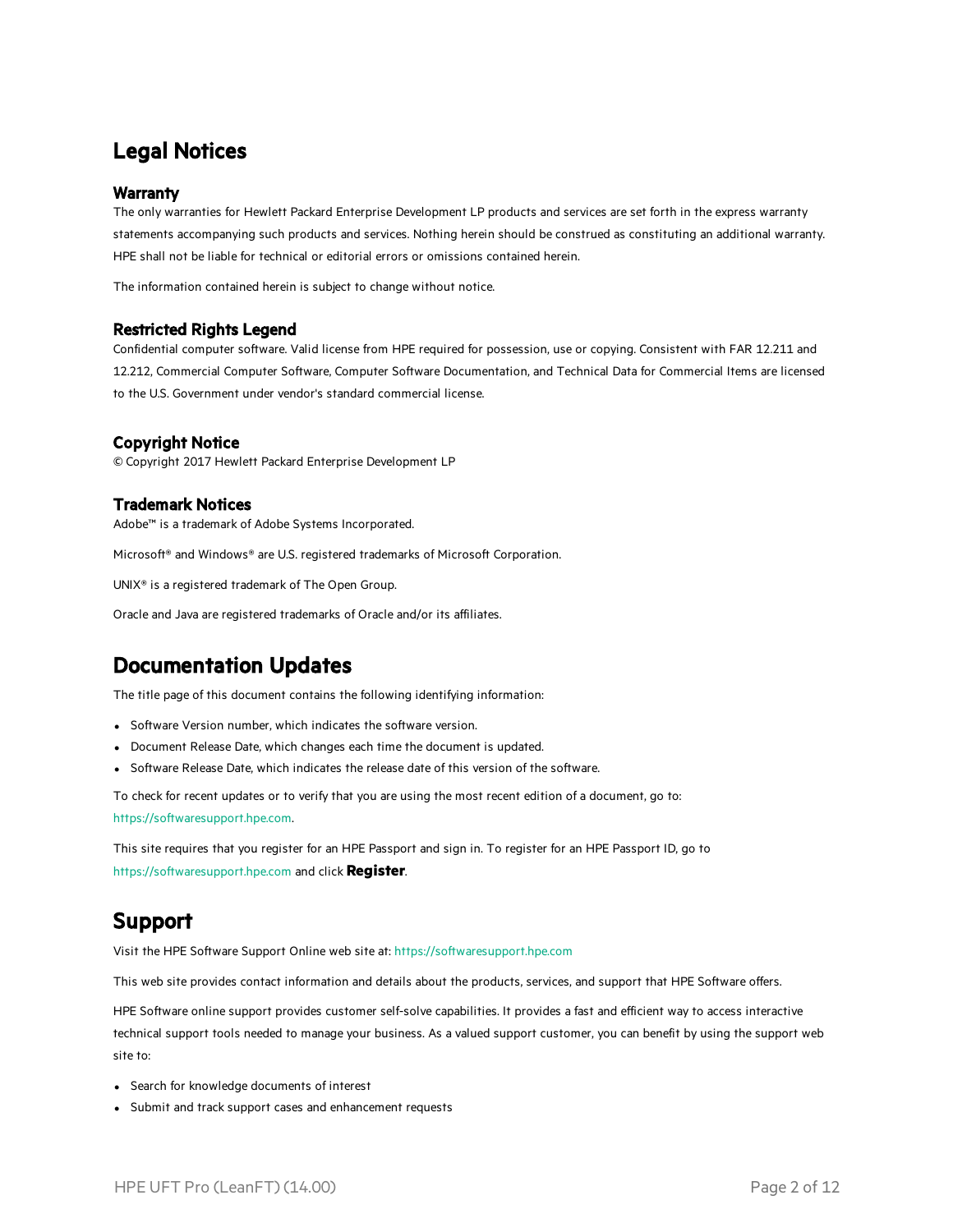Security Reference HPE UFT Pro (LeanFT)

- Download software patches
- Manage support contracts
- Look up HPE support contacts
- Review information about available services
- Enter into discussions with other software customers
- Research and register for software training

Most of the support areas require that you register as an HPE Passport user and sign in. Many also require a support contract. To register for an HPE Passport ID, go to: [https://softwaresupport.hpe.com](https://softwaresupport.hpe.com/) and click **Register**.

To find more information about access levels, go to: <https://softwaresupport.hpe.com/web/softwaresupport/access-levels>.

#### HPE Software Solutions & Integrations and Best Practices

Visit **HPE Software Solutions Now** at [https://softwaresupport.hpe.com/group/softwaresupport/search-result/-](https://softwaresupport.hpe.com/group/softwaresupport/search-result/-/facetsearch/document/KM01702710)

[/facetsearch/document/KM01702710](https://softwaresupport.hpe.com/group/softwaresupport/search-result/-/facetsearch/document/KM01702710) to explore how the products in the HPE Software catalog work together, exchange information, and solve business needs.

#### Visit **Hewlett Packard Enterprise Self-Solve Knowledge Search** at

[https://softwaresupport.hpe.com/group/softwaresupport](https://softwaresupport.hpe.com/group/softwaresupport/) to access a wide variety of best practice documents and materials.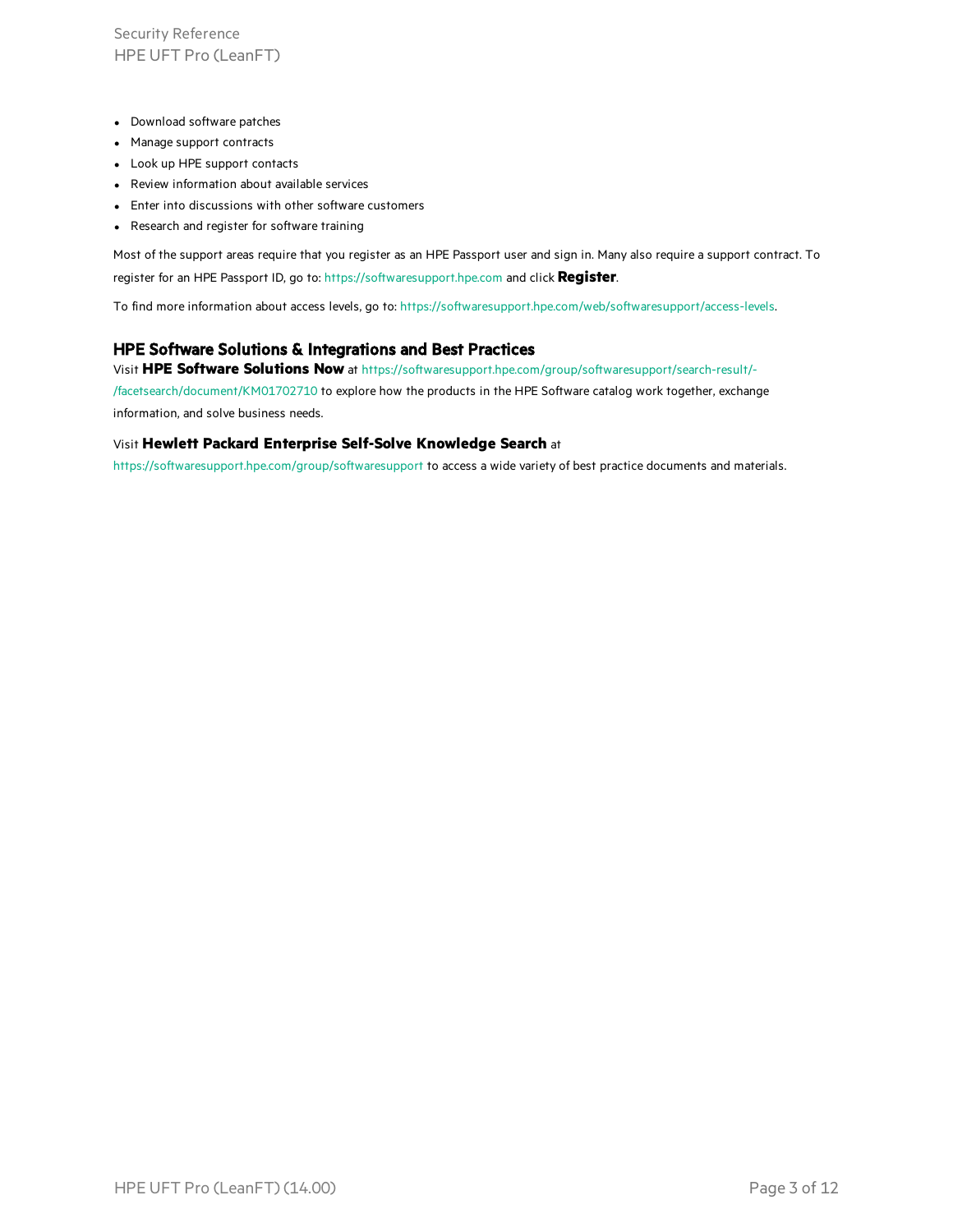## Welcome to the UFT Pro (LeanFT) Security Reference

Welcome to the UFT Pro (LeanFT) Security Reference.

This guide is designed to help you deploy and manage LeanFT instancesin a secure manner in the modern enterprise. Our objective is to help you make well-informed decisions about the various capabilities and features that LeanFT provides to meet modern enterprise security needs.

Security requirements for the enterprise are constantly evolving. This guide should be viewed as HPE's best effort to meet those stringent requirements. If there are additional security requirements that are not covered by this guide, please open a support case with the HPE support team to document them, and we will include them in future editions of this guide.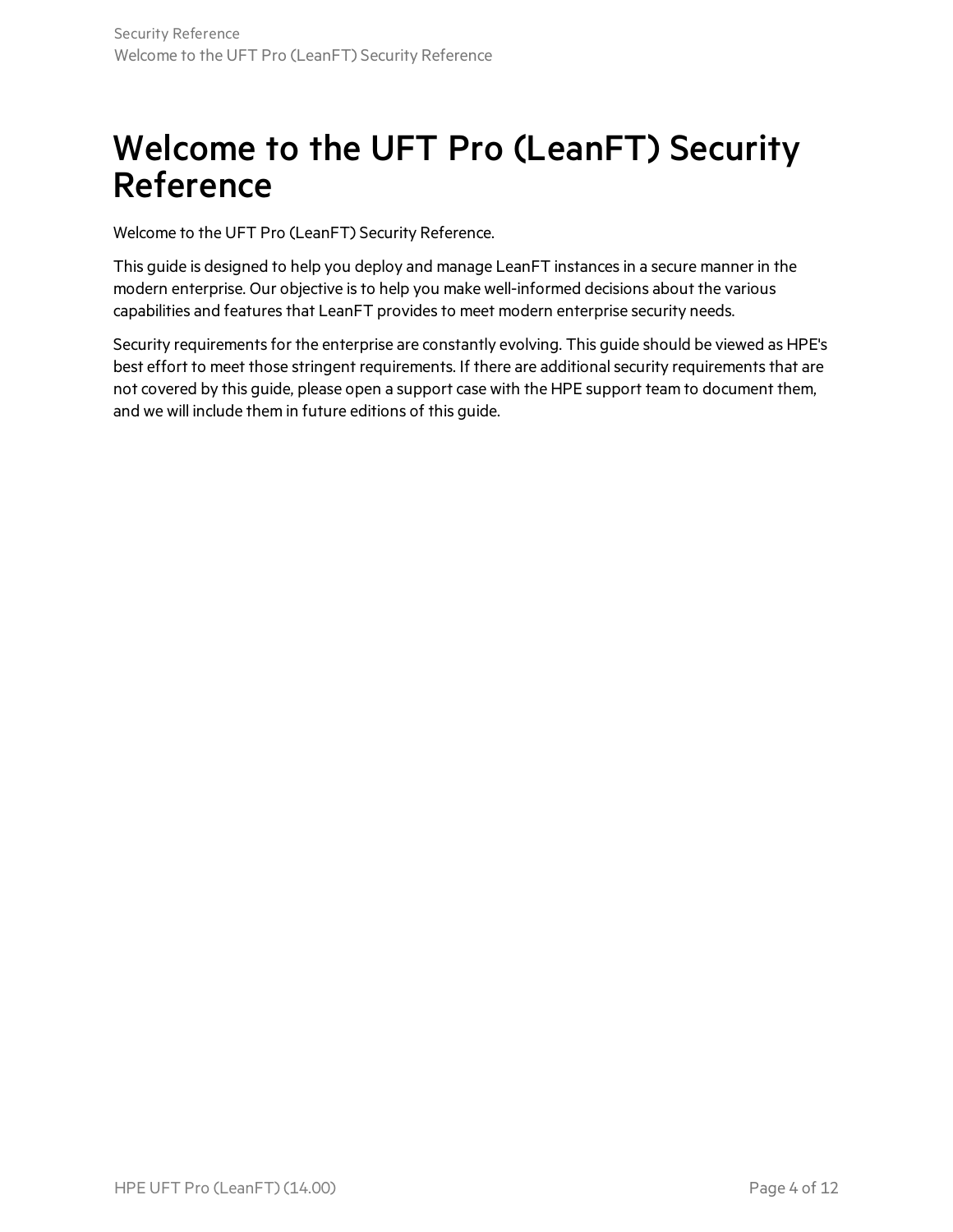## Installing and Using UFT Pro (LeanFT) in a Secure Manner

LeanFT is an automation framework that comprises the following components:

- 1. Automation API (SDK)
- 2. Runtime engine
- 3. IDE plugins and tools

These components can be run on the same computer or on multiple computers within a business network. Being an automation framework, LeanFT-related security issues are similar to those of other automation frameworks.

LeanFT can potentially be used to record network communications. Therefore, it is strongly recommended that you run LeanFT on dedicated test machines that do NOT contain or provide access to sensitive information. In addition, you should thoroughly review your lab network topology and access permissions before using LeanFT.

You must have specific permissions when installing and running LeanFT. For a list of these permissions, see the *UFT Pro (LeanFT) Readme*.

When installed, LeanFT provides the following security settings:

- You can install and run LeanFT with the computer's User Account Control (UAC) enabled.
- During installation, the runtime engine is configured to accept connections only from the local computer. To change this, you need to adjust the settingsin the runtime engine connection configuration file, **config.json**, located in *<LeanFT installation folder>***\lwe\lightweight\config**. For details, see the help topic about running tests remotely in the UFT Pro (LeanFT) Help Center.
- You can securely store important and sensitive information about the applications you are testing.

The sections in this reference discuss potential security issues when using LeanFT.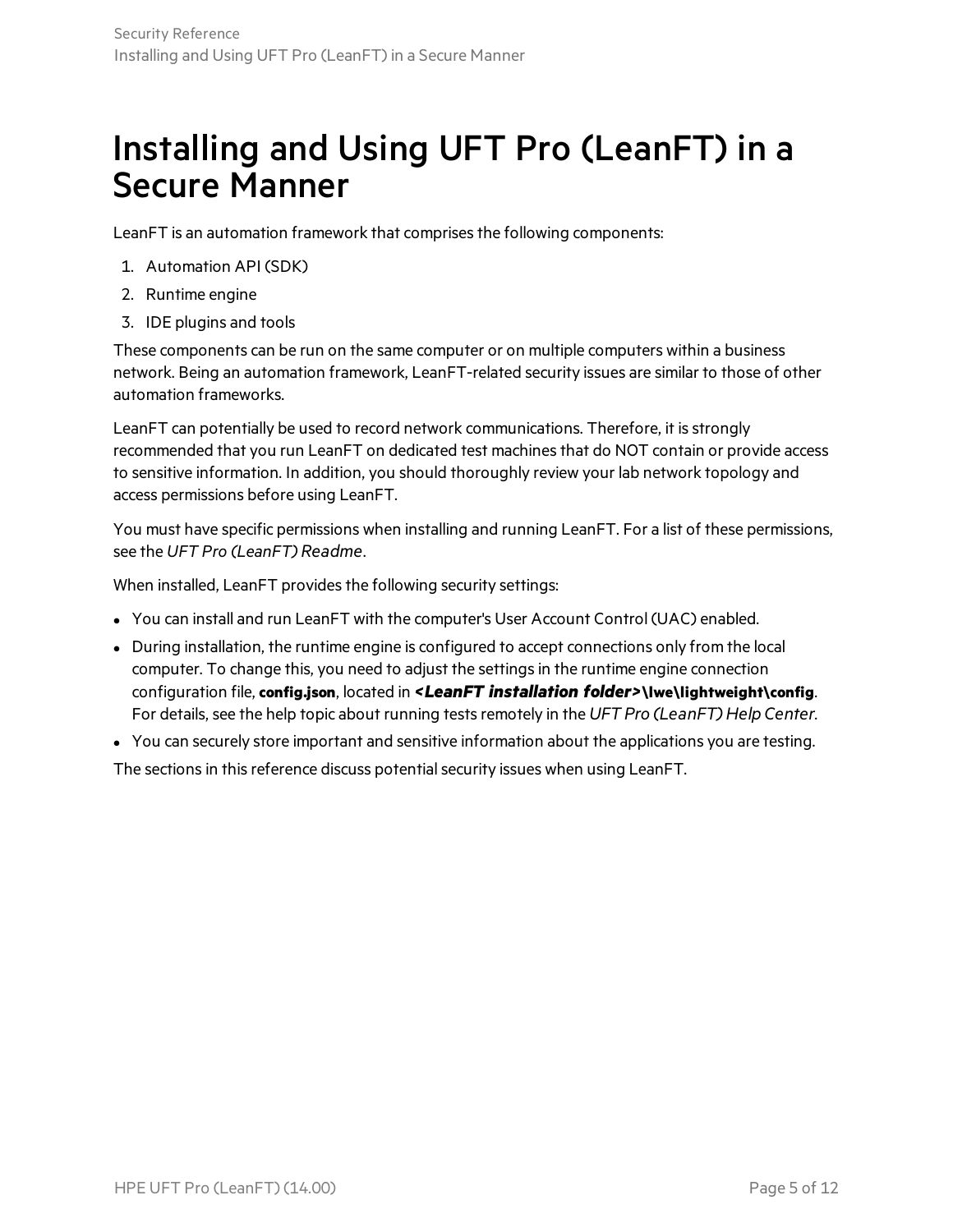# Installation and Deployment Security

LeanFT can be installed with the UAC enabled. This includes the installation of all prerequisite software, as well as installation configurations.

LeanFT must be installed as root when installing on Linux and Mac. This includes the installation of all prerequisites software, as well as installation configurations.

For details on secure installation and deployment, see **Installation > Enterprise Deployment** in the *UFT Pro (LeanFT) Readme*.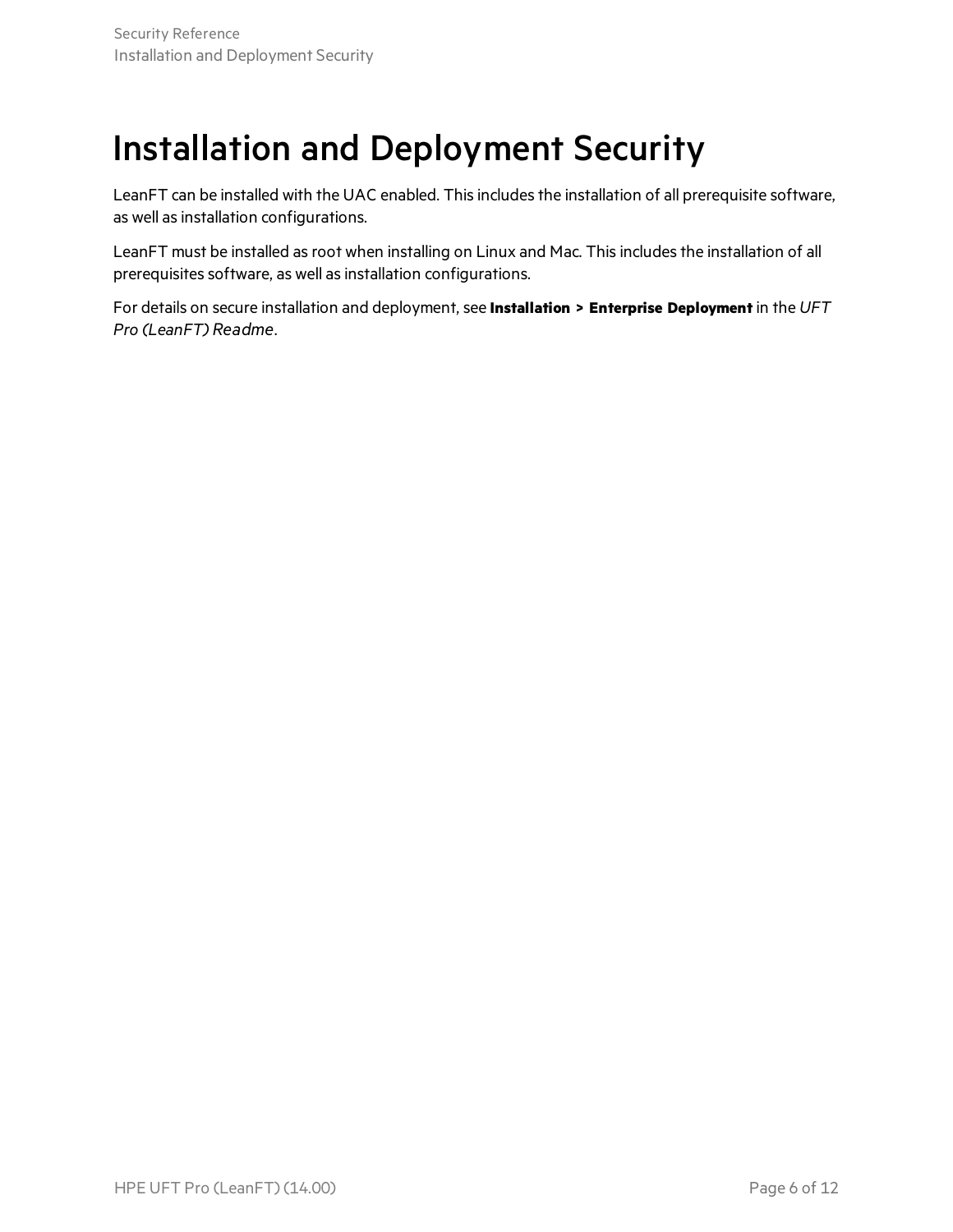# Configuring Remote Connection Settings for Working with LeanFT

To enable remote computers to run tests on the LeanFT computer, you can configure the LeanFT runtime engine connection configuration file, **config.json**, located in *<LeanFT installation folder>***\lwe\lightweight\config**.

You can configure the LeanFT runtime engine connection settings using one of the following strategies:

- 1. **Local Only:** The LeanFT runtime engine accepts connectionsfrom the local computer only.
- 2. **Allow All Remote Connections:** The LeanFT runtime engine accepts connectionsfrom any computer.

Note: Enabling this configuration can present a security risk, as it allows the remote computer full access to the LeanFT computer.

3. **Allow Secure Remote Connections:** The LeanFT runtime engine accepts connectionsfrom a remote computer, using the WSS protocol to protect the data that istransferred between the Automation SDK/IDE tool and the LeanFT runtime engine.

Note: You need to configure additional settings to enable this mode. For details, see the topic about running tests remotely in the LeanFT Help Center.

For details, see the topic about running tests remotely in the UFT Pro (LeanFT) Help Center.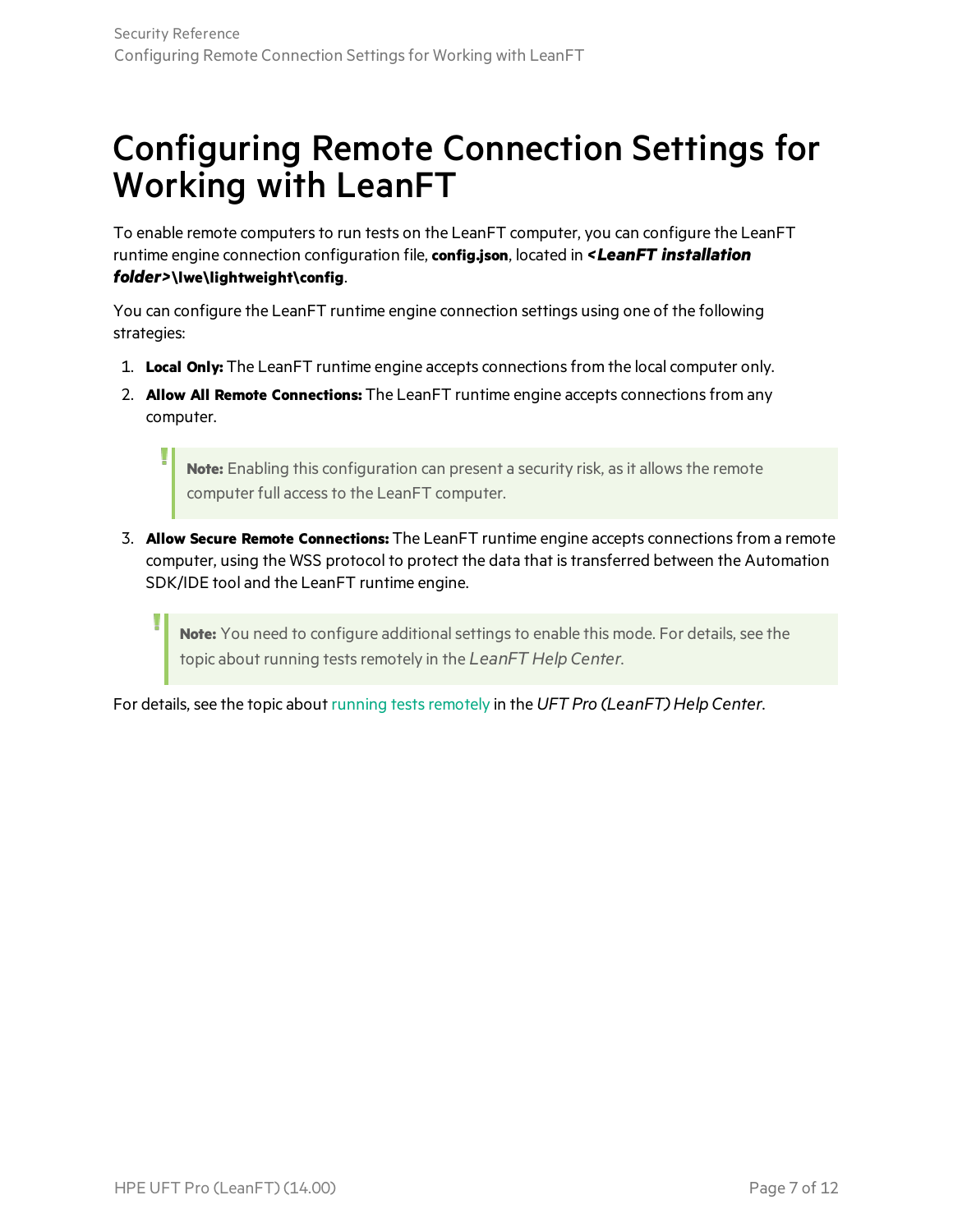## Securing Test Information When Working with LeanFT

When a test must contain sensitive information, such as user names or passwords, to access the application being tested, you can use the LeanFT SDK to make this sensitive data harder to access.

1. Use the **Password Encoder tool** to generate an encoded string resembling a mix of jumbled characters. This prevents the password from appearing in cleartext.

Note: The Password Encoder tool does not use a global standard for encryption. It is not considered nor is it intended to be secure. Its only purpose is to ensure that passwords will not appear in cleartext while editing or running a test. The actual passwords and/or data are stored with your test's source code. If you are using real customer data or other sensitive information, you should take additional steps to ensure the security of that data.

### Run the Password Encoder tool as follows:

| <b>Windows</b> | • From the LeanFT Start menu<br>• In your IDE after installing the LeanFT plugin: LeanFT > Tools menu                                                                                                                                                                        |
|----------------|------------------------------------------------------------------------------------------------------------------------------------------------------------------------------------------------------------------------------------------------------------------------------|
|                | $Mac/Linux$ In the command line:<br>a. Change to the <b><leanft installation="">/Tools</leanft></b> directory<br>b. Run./password-encoder <password-to-encode>, where <password-to-<br>encode&gt; is the password you want to encode.</password-to-<br></password-to-encode> |

2. When entering a password into a password field, use the generated string asthe argument for a *<TestObject>***.SetSecure** step (instead of the normal **Set** method). This hidesthe password, preventing it from being displayed in cleartext, but does not fully secure the password.

For usage details, see the relevant SDK Reference.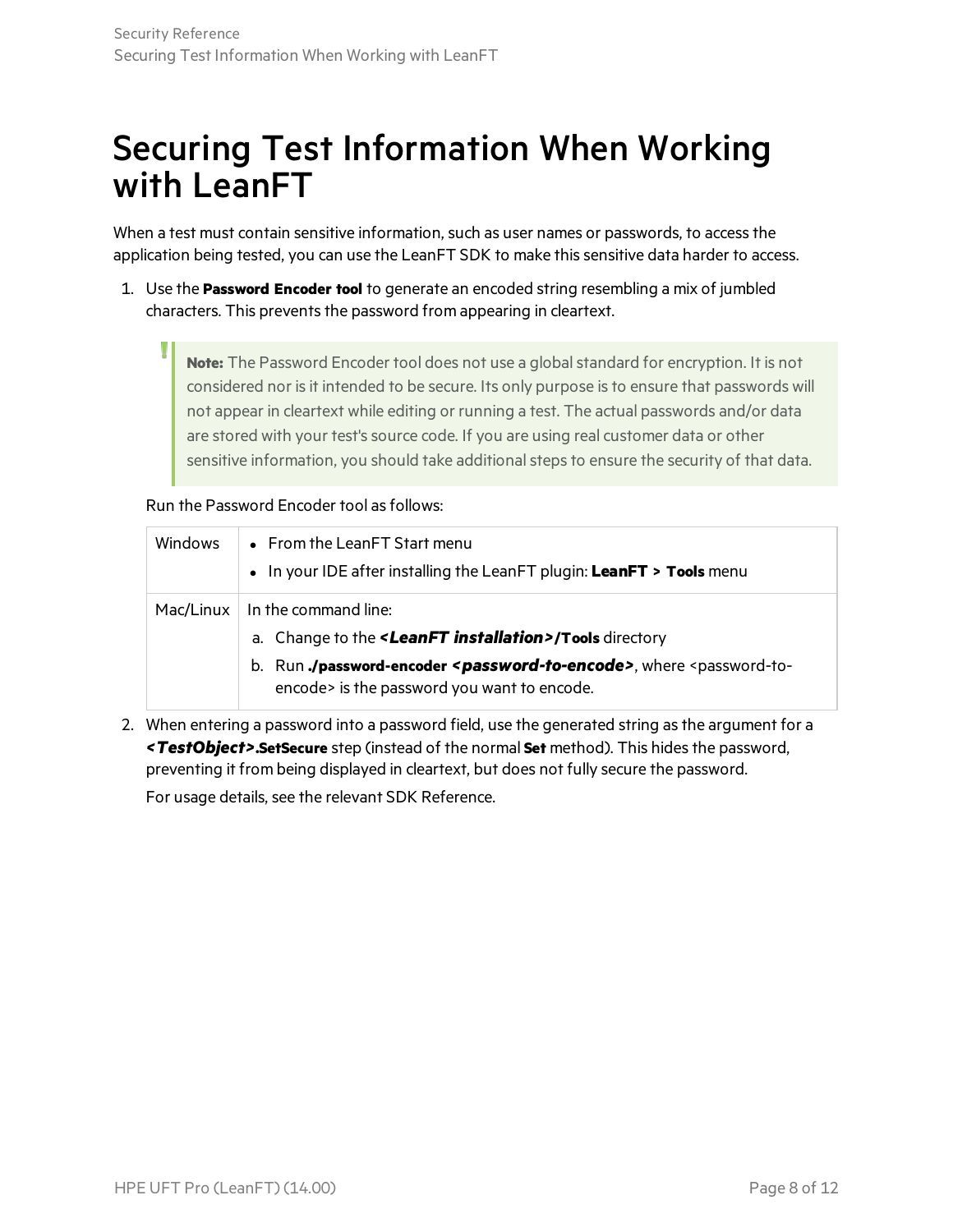# Configuring the remote host for ALM test runs

To run LeanFT testsfrom ALM on a remote computer, you mustset the required **DCOM** permissions and open the DCOM port (port 153).

To configure these settings, on a UAC-enabled machine open the command line 'As Administrator' and run:

*<LeanFT installation>*\Tools\Remote Agent\LFTDcomPermissions.exe -set

**Note:** You can revert these DCOM settings at any time by running:

*<LeanFT installation>*\Tools\Remote Agent\LFTDcomPermissions.exe -reset

For additional information on the command line options for this utility, use the -help command.

Additionally, you must you must set **allowRun="true"** in the <remoteAgent> section of the Remote Agent configuration file, **LFTRemoteAgent.exe.config**.

For more details on the Remote Agent configuration file, see the topic about [configuring](http://leanft-help.saas.hpe.com/en/14.00/HelpCenter/Content/ALMintegration/LFT-ALM_ConfigureHost.htm) the remote host for [ALM](http://leanft-help.saas.hpe.com/en/14.00/HelpCenter/Content/ALMintegration/LFT-ALM_ConfigureHost.htm) test runs in the *UFT Pro* (LeanFT) Help Center.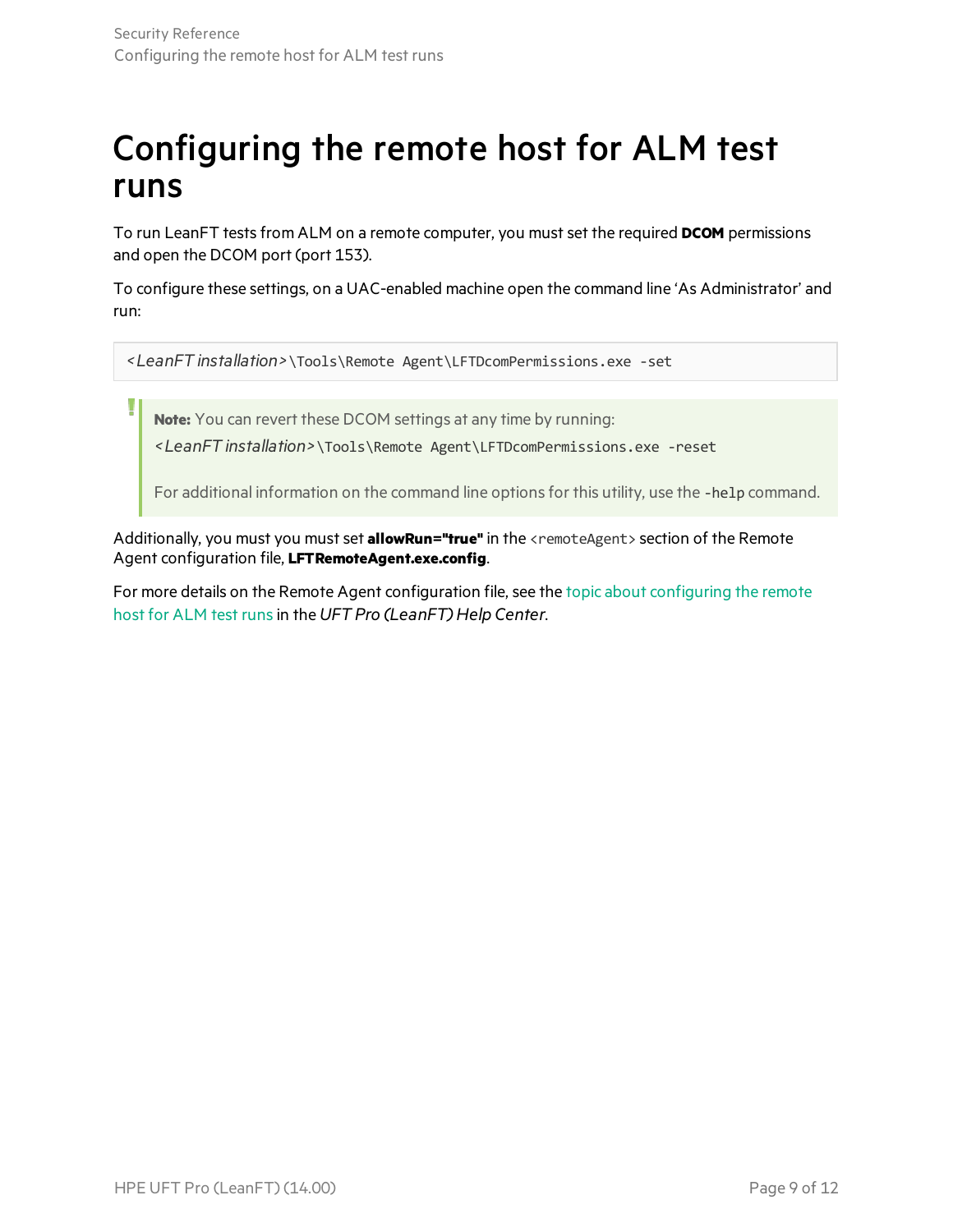# Configuring your Computer for Running Tests using Mobile Center

To run LeanFT tests from your computer on devices that are managed using Mobile Center, you must set the details of the mobile server account that will be used for the test runs.

To configure these settings, open the Engine tab of the LeanFT Settings dialog box and click **Show Settings** under the Mobile add-in.

**Note:** We recommend installing Mobile Center on a secure server. For details, see the [SSL](http://mobilecenter.hpe.com/docs/en/2.20/Content/LFT-MC/LFT_MC_SSL.htm) and [certificates](http://mobilecenter.hpe.com/docs/en/2.20/Content/LFT-MC/LFT_MC_SSL.htm) page in the *Mobile Center Help*.

For more details on configuring LeanFT to work with Mobile Center, see the [LeanFT](http://mobilecenter.hpe.com/docs/en/2.20/Content/LFT-MC/LFT_MC_Intro.htm) section of the *Mobile Center Help*.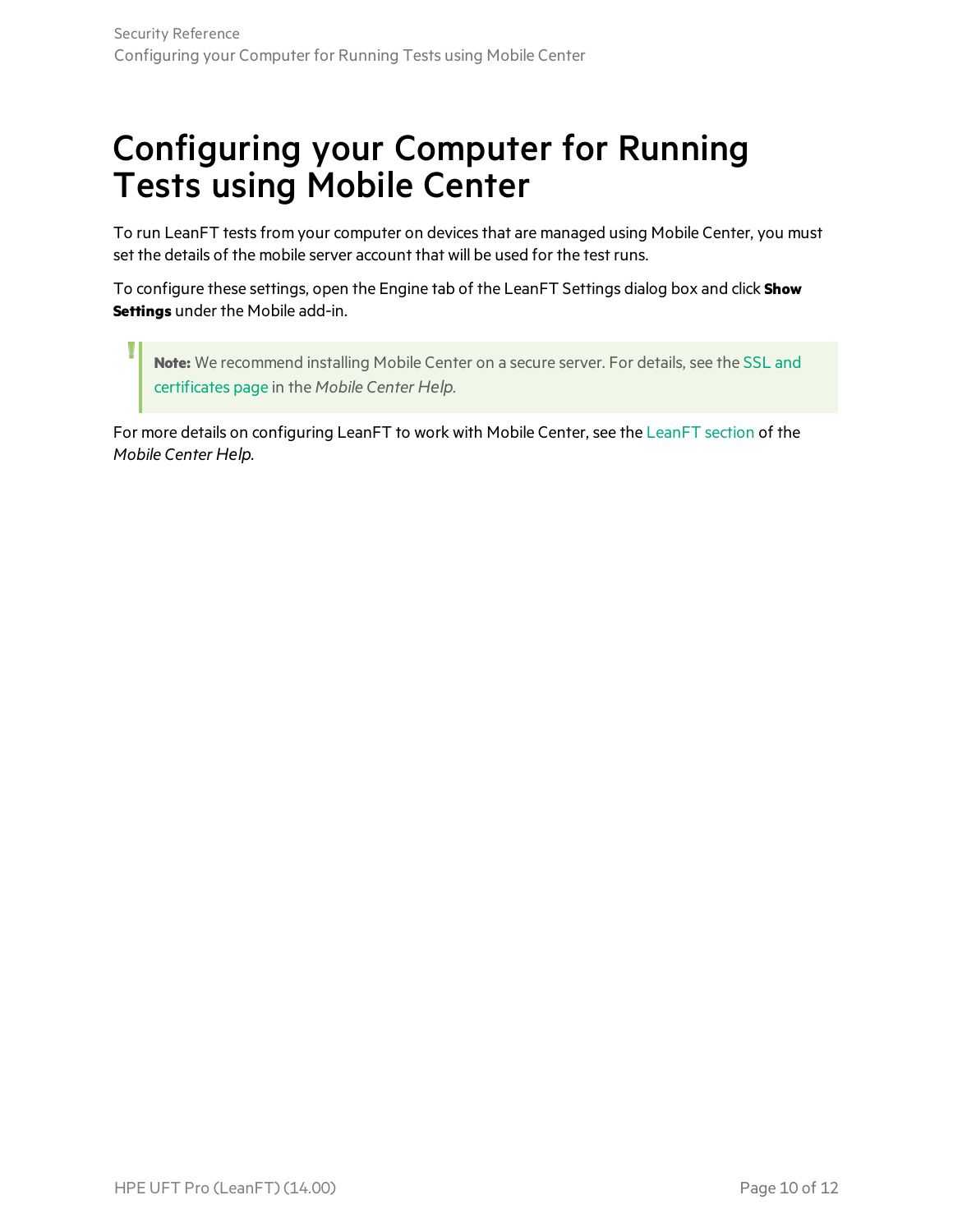# Send Us Feedback



Let us know how we can improve your experience with the Security Reference.

Send your email to: [docteam@hpe.com](mailto:docteam@hpe.com?subject=Feedback on Security Reference (UFT Pro (LeanFT) 14.00))